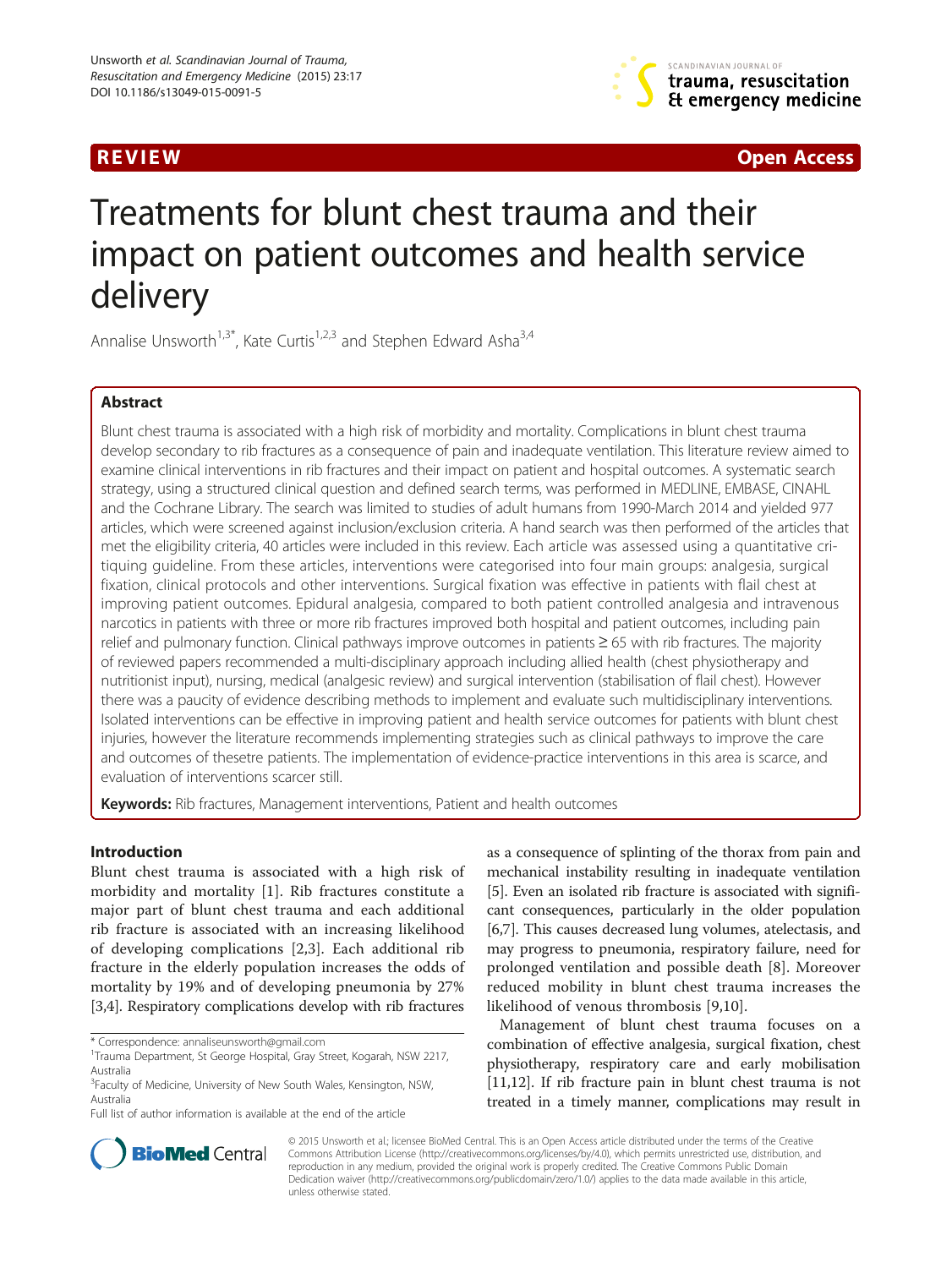death, long-term pulmonary impairment, increased hospital length of stay (LOS) and increased use of health-care resources [[1](#page-6-0)]. Inadequate or delayed pain relief is well known to cause people to eat less, sleep poorly, undergo psychological stress, experience restricted movement, and be unable to participate in normal activities including work [[13\]](#page-7-0). Although literature reviews exist for some specific interventions such as surgical rib fixation and epidural analgesia, there are no published reviews evaluating all potential treatment options for blunt chest trauma. The purpose of this review is to examine the literature around interventions in blunt chest trauma to prevent complications and death.

#### Review

### Research question

To review the treatments for blunt chest trauma and their impact on patient and hospital outcomes. Each term is defined, using the population, intervention, comparison, outcome (PICO) framework [[14\]](#page-7-0), in Table 1.

## Methods

An integrative review was conducted, which enabled the inclusion of a diverse range of study designs. The review process involved a search of the current literature, evaluation and categorisation of the data, and analysis of the groups [[15](#page-7-0)]. A scoping search was conducted in the Medline Database to determine MESH terms appropriate to the research question. A search was conducted of the Cochrane, Medline, EMBASE and CINAHL databases in March 2014 using search terms including "thoracic injuries", "rib fractures", "mortality", "pneumonia", "outcome assessment" and "length of stay" [see Additional file [1](#page-6-0): Tables S2 and S3] includes a full list of search terms and the databases searched. The initial search was performed without language restrictions or limitations to research design. The initial search was limited to studies of humans, adults and from 1990 onwards. This time-frame was chosen due to changes in interventions, including ventilation and surgical fixation based on a better understanding of blunt chest injury pathophysiology [\[16](#page-7-0)]. The initial search was limited to blunt chest trauma and did not focus on specific individual injury types. Patient outcomes included complications such as pneumonia, the duration of mechanical ventilation, pain level and mortality. Health service delivery referred to the

access to interventions and the provision of multidisciplinary care, delivery outcomes included cost and hospital length of stay.

The search yielded 1107 articles, of which 130 were duplicates. The remaining 977 titles and abstracts were inspected to determine if they fulfilled our preliminary inclusion criteria: (1) original research, (2) blunt chest trauma, including articles that enrolled a mixture of blunt and penetrating chest trauma, or polytrauma, (3) any intervention for the treatment of blunt chest trauma, (4) included a comparator, (5) contained measured outcomes, and (6) the abstract was in English. 65 potentially relevant articles were identified. The full text articles were then obtained and reviewed by each author to ensure all inclusion and exclusion criteria were met. One article was unable to be retrieved, as a full manuscript had not been published.

Articles were excluded if patient outcomes were primarily dependent on the speed and accessibility of advanced trauma surgical services, rather than on interventions aimed at preventing the complications of pain, immobility and respiratory impairment. For example articles evaluating patients with catastrophic injury requiring emergency thoracotomy were excluded due to the high rates of extrathoracic injuries, and the low baseline survival rates [[17](#page-7-0),[18](#page-7-0)]. 32 articles remained after review of the full text for eligibility criteria. A hand search was conducted of the reference lists of these articles and eight further articles were included. The screening process is highlighted in Figure [1](#page-2-0) [\[19\]](#page-7-0). The 40 remaining articles were analysed and are summarised [see Additional file [2:](#page-6-0) Table S4]. Each article was assessed using a quantitative critiquing guideline [[20](#page-7-0)] to assess the quality of the study. Secondly, using the US Preventive Services Task Force guidelines, the level of evidence was rated as good, fair or poor [\[21\]](#page-7-0). Evidence is rated based on parameters for evaluating the internal validity of the different study designs. A good study meets all criteria for that study design, a fair study does not meet all criteria but it has no fatal flaw that invalidates its results, and a poor study contains a fatal flaw [\[21\]](#page-7-0). Information extracted included level of evidence, patient group, outcomes, findings and limitations.

#### Results

The 40 reviewed articles originated from 12 different countries with varying health systems, including USA,

| $14001$ $11120120$ |                                |                                                                                                                             |
|--------------------|--------------------------------|-----------------------------------------------------------------------------------------------------------------------------|
| Population         | Adult - blunt chest trauma     | Sternal fractures, rib fractures, blunt chest injury, thoracic injury,                                                      |
| Intervention       | Multidisciplinary intervention | Models of care, management intervention, care practices, care protocols                                                     |
| Comparison         | Other intervention             |                                                                                                                             |
| Outcome            | Patient and health outcomes    | Mortality, pneumonia, pneumothorax, haemothorax, hospital length<br>of stay, ICU stay, DVT, PE, costings, treatment outcome |

ICU: Intensive care unit; DVT: deep venous thrombosis; PE: pulmonary embolism.

Table 1 PICO research terms [\[14](#page-7-0)]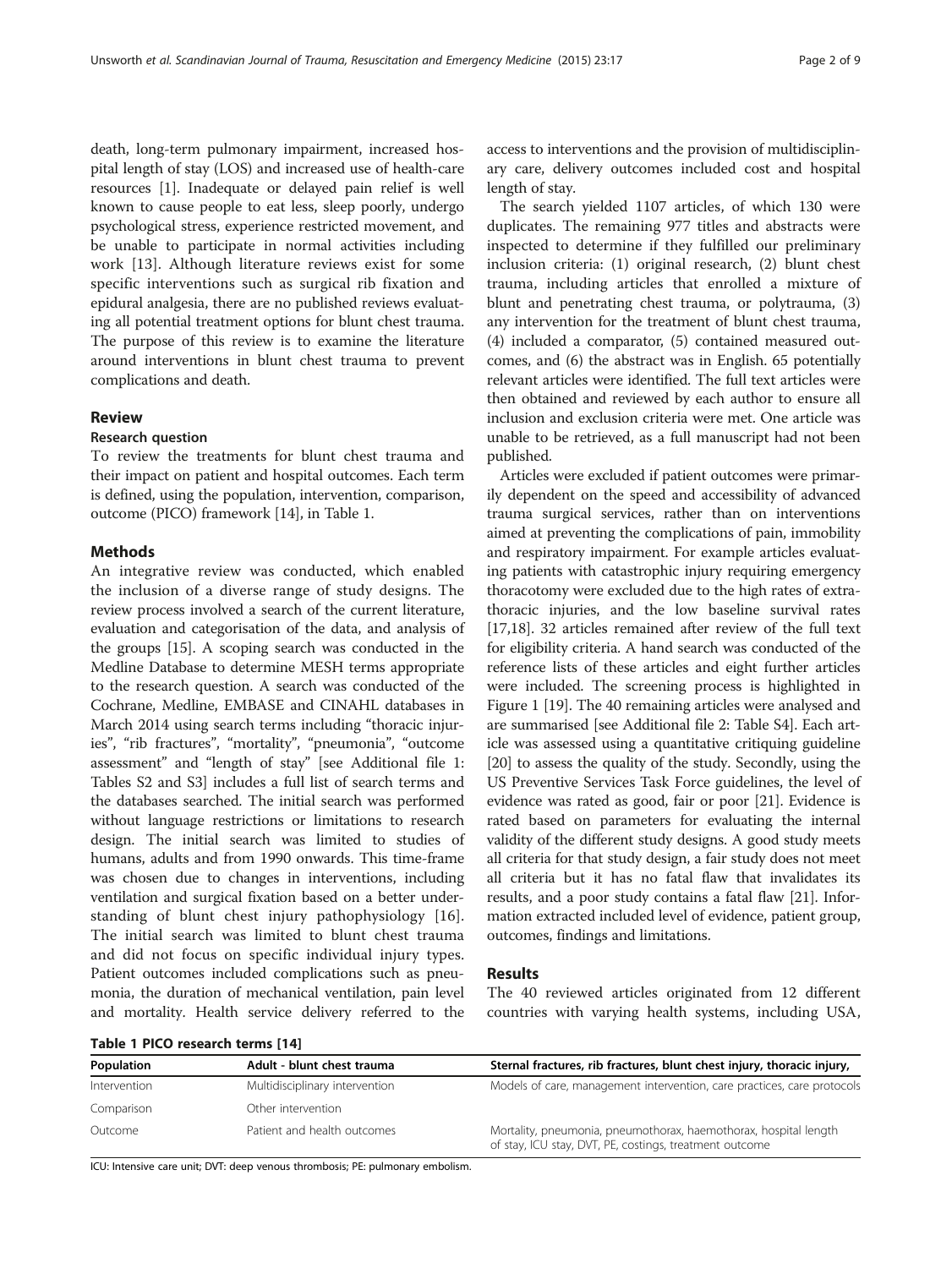<span id="page-2-0"></span>

Germany, Australia, Italy and Egypt. Research methods ranged from case series to randomised controlled trials. Using the critiquing guidelines for level of evidence, 7/40 articles were assessed as poor, 20/40 as fair and 13/40 as good.

The treatments for blunt chest trauma identified were grouped into four main categories: surgical stabilisation of rib fractures, analgesia for effective pain relief, the implementation of clinical protocols and multidisciplinary interventions, and other interventions, including ventilation and video assisted thoracoscopy surgery. The main outcome measures reported were ventilator dependent days, cost, complications including pneumonia, mortality, pain scores and hospital and intensive care unit length of stay (ICU-LOS). Surgical fixation was limited to patients with flail chest and the majority of analgesic modalities were in patients with three or more rib fractures following blunt chest injury. Multidisciplinary interventions (clinical pathways) were evaluated in patients 45 years and older with four or more rib fractures or patients 65 years and older with three or more rib fractures.

#### Surgical stabilisation

Flail chest, where at least three consecutive ribs are fractured in two or more places, compromises thoracic cage integrity and is associated with significant morbidity and mortality [\[22](#page-7-0)]. This is particularly true in the elderly, those with bilateral flail and patients with pulmonary contusion as it is associated with a higher rate of complications and a longer period of mechanical ventilation [[23-26](#page-7-0)]. Surgical rib fixation (SRF) is a treatment for flail chest as it provides chest wall stability. Retrospective studies have noted a significant decrease in mechanical ventilation requirements after surgical fixation [\[22,25,27](#page-7-0)]. Through decreasing the time required on mechanical ventilation, surgical fixation prevents ventilator-acquired pneumonia [[25](#page-7-0),[28](#page-7-0)], a common complication of prolonged intubation [[24](#page-7-0),[25](#page-7-0)].

Three randomised trials provided the best evidence for the benefits of surgical rib fracture fixation. Surgical fixation was identified as a treatment for patients with flail chest requiring mechanical ventilation and is associated with a decrease in ICU-LOS, fewer days of mechanical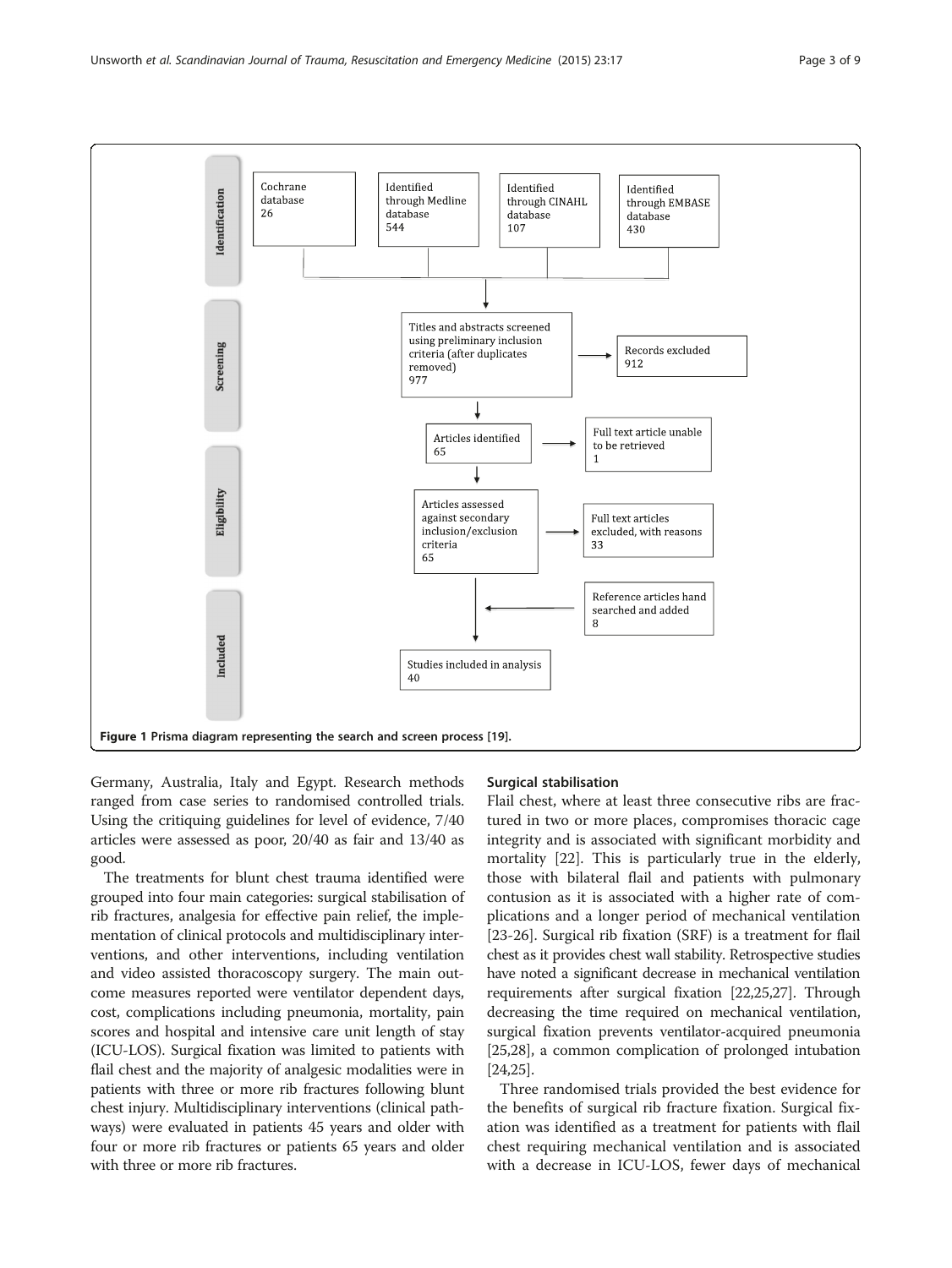ventilation and cost savings compared to non-operative management [[28-30\]](#page-7-0). Tanaka et al. [\[28](#page-7-0)] randomised 37 consecutive flail chest patients, intubated in emergency and requiring ventilation, to either surgical stabilisation or conservative internal pneumatic stabilisation. Internal pneumatic stabilisation involves providing positive endexpiratory pressure ventilation through intubation and mechanical ventilation or non-invasive ventilation devices. The surgical rib fixation group demonstrated decreased days of ventilator dependence, and shorter ICU-LOS [[28](#page-7-0)]. There was a lower incidence of pneumonia, a higher return to full time work at six months, and less persistent pain at six and 12 months in those receiving surgery [[28](#page-7-0)]. Granetzny et al. [[29](#page-7-0)] and Marasco et al. [[30](#page-7-0)] also found that patients who received surgical treatment had significantly fewer days of mechanical ventilation and a shorter hospital and ICU-LOS. The estimated cost savings ranged from USD 10,000 [\[28](#page-7-0)] to AUD 14,443 [[30](#page-7-0)] per patient with surgical rib fixation as a result of the decrease in ICU-LOS [[30](#page-7-0)]. None of the studies were large enough to draw conclusions on the effect of this intervention on thromboembolism and death.

#### Analgesia

Pain in blunt chest trauma is associated with restricted ventilatory function, which can lead to serious complications [\[5\]](#page-6-0). Multiple methods of analgesia have been evaluated and compared in the rib fracture population, including non-steroid anti-inflammatory medications, epidural catheters, intravenous narcotics, patient controlled analgesia (PCA), lidocaine patches, intercostal blocks and paravertebral blocks [\[8](#page-6-0)[,12,31-36\]](#page-7-0).

The most predominate mode of analgesia reported was epidural catheters. The available evidence for patients with three or more rib fractures suggests that epidural analgesia provides more effective pain relief in comparison with other analgesic modalities, and it is most applicable to patients with functional respiratory compromise secondary to pain [[3\]](#page-6-0). There was less evidence for patients with one or more fractured ribs, and studies were limited to > 65 years, however, retrospective studies suggest that patients given epidural analgesia compared to IV narcotics reduces mortality [[37](#page-7-0)].

Comparing epidural analgesia with intravenously administered opioids or patient controlled analgesia, Mackersie et al. [\[32](#page-7-0)] and Bulger et al. [\[38\]](#page-7-0) in randomised controlled trials respectively reported that epidural analgesia was associated with a mild improvement in pulmonary mechanics, and reduced rates of pneumonia and the duration of mechanical ventilation. In two retrospective cohort studies, Gage et al. [[11](#page-7-0)] with 836 patients and Wisner et al. [\[37\]](#page-7-0) with 307 patients, showed that epidural analgesia was associated with a reduction in short and long term mortality compared to those using other analgesic modalities. Compared to PCA, epidural analgesia is associated with lower pain scores [\[36,39](#page-7-0)], however, as PCA pain control is reliant upon a degree of patient understanding in how to deliver their analgesia, higher pain scores in the PCA group may indicate the importance of patient selection when choosing PCA [\[36,39\]](#page-7-0). In a trauma patient with fractures, epidurals can be technically difficult to place, and are contraindicated in patients with coagulopathy [[31\]](#page-7-0). Additionally, epidural catheters are associated with a number of complications including headache, respiratory depression, infection, neurological injury and epidural haematoma [[40](#page-7-0)].

Two other analgesic techniques include lidocaine patches and intercostal and paravertebral blocks. Lidocaine patches involve placing an adhesive patch containing 5% lidocaine directly over the site of injury/pain [\[41](#page-7-0)]. When evaluated in a randomised double-blind, placebo controlled trial of 58 patients, no improvement in pain control or hospital length of stay could be demonstrated [[35](#page-7-0)]. Whilst lidocaine patches are easy to use and are fairly benign, they may offer little or no pain control, and further research is necessary before they can be recommended as an adjunct for pain control in this setting. Paravertebral and intercostal nerve blocks improved pain scores at rest and on coughing compared to the initial treatment [[31,34,42](#page-7-0)]. However, neither nerve block was evaluated directly with an alternate analgesic technique such as epidurals or PCA.

Larger randomised controlled trials comparing epidural analgesia with intravenous narcotics, patient controlled analgesia and nerve blocks are required to draw a firm conclusion on the overall effectiveness of epidural analgesia. Current limitations exist, particularly due to the small sample size in a number of studies [[32,38\]](#page-7-0), meaning that the rare but severe complications are not examined.

#### Clinical pathways

Rib fracture clinical pathways were first documented by Sesperez et al. in 2001 [[43\]](#page-7-0), and aim to streamline patient care and provide guidelines for the different interventions required in rib fracture treatment. The four clinical pathways that have been evaluated in the literature, show an improvement in patient and hospital outcomes post protocol introduction, by reducing patient complications and hospital costs [\[43-47\]](#page-7-0). These pathways have been shown to be applicable in patients with ≥1 frac-tured rib [\[43\]](#page-7-0) and improve outcomes in patients  $\geq 65$  with one or more rib fractures [\[46\]](#page-7-0).

A multidisciplinary pathway improved outcomes for patients and decreased ICU and Hospital LOS, pneumonia and mortality [\[47\]](#page-7-0). This pathway applied to patients greater than 45 with four or more rib fractures and involved the pain service for analgesia review, respiratory team for medical care, physiotherapy for deep breathing exercises, nutritionist to monitor the nutritional status of patients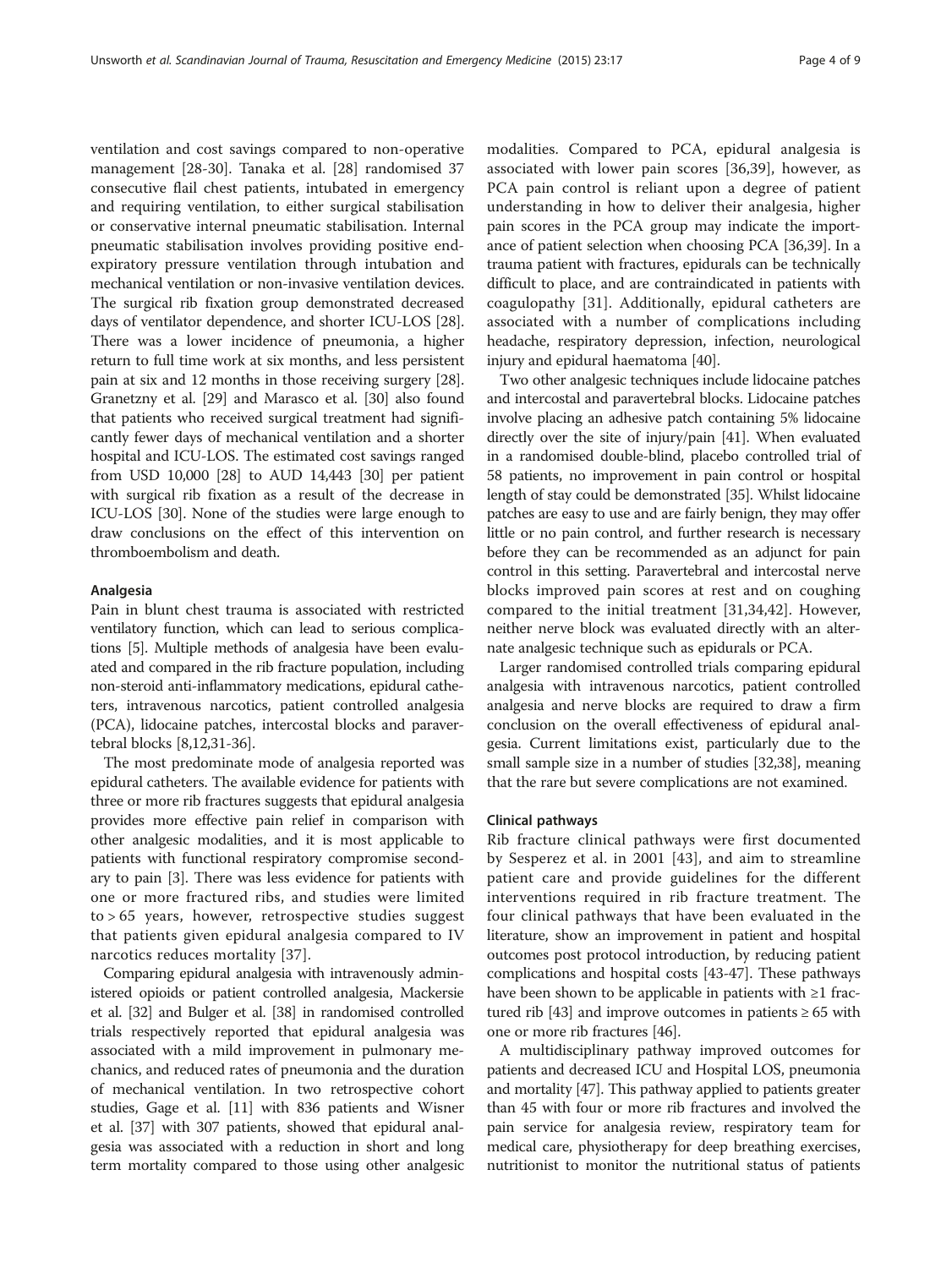and nurse practitioner to ensure continuity of care. Patients on this pathway were given significantly more aggressive pain management, including prescription of PCA and epidural catheters, which could account for the improvement in outcomes [[47](#page-7-0)]. Two other clinical protocols demonstrated a decrease in hospital LOS [\[46\]](#page-7-0) and emergency department re-attendance in the post-implementation period of this protocol [[45\]](#page-7-0).

Adrales et al. [\[48](#page-7-0)] examined a practice guideline for thoracostomy tubes, showing that post-implementation of the practice guideline, there were less chest radiographs and fewer days of thoracostomy tubes. However, contrary to the guidelines, 26% of patients received more than the recommended 24 hours of antibiotic therapy and 45% had chest radiographs before thoracostomy tube removal. This suggests the difficulties in implementing and complying with clinical guidelines.

#### Other interventions

The treatment of rib fractures includes primary modalities such as surgical rib fixation, analgesia and ventilation, as well as secondary treatments for complications such as thorocostomy tubes and video-assisted thoracoscopic surgery.

Ventilation is an important treatment modality for rib fracture management in order to mitigate shallow breathing associated with rib fractures [[49,50\]](#page-7-0). Bolliger et al. [[49](#page-7-0)] and Walz et al. [[50](#page-7-0)] compared CPAP to endotracheal intubation and mechanical ventilation, demonstrating that patients treated with CPAP had a shorter stay in ICU and hospital, and developed significantly fewer complications. Incentive spirometry, to promote deep breathing, was shown by Shukla et al. to reduce morbidity [[42](#page-7-0)]. In order to be effective, both CPAP and spirometry require adequate analgesia [\[51\]](#page-7-0).

For the treatment of a persistent pneumothorax or haemothorax after blunt chest injury, video-assisted thoracoscopy surgery (VATS) has been developed [\[52](#page-7-0)]. Fabbrucci et al. [[52](#page-7-0)] compared patients with only a chest tube to patients with a chest tube and VATS. Their results were inconclusive, for whilst both groups had similar recovery time, the two groups had different levels of injury severity. Smith et al. [\[53\]](#page-7-0) compared patients who received VATS  $\leq$  5 days after injury and  $>$  5 days after injury. Patients treated  $\leq$  5 days after injury had a lower rate of conversion to an open procedure and a lower overall hospital LOS. Both these studies suggest that VATS is an effective procedure for treating complications of blunt thoracic injury [[52,53](#page-7-0)].

# **Discussion**

Blunt thoracic trauma has a significant impact on morbidity and mortality when left untreated [\[1](#page-6-0)]. Many different treatment modalities are used to reduce the complications

associated with rib fractures, however, their efficacy is often unclear. This literature review provides a comprehensive examination of the different treatment modalities involved and their individual and relative effectiveness. The key findings of this review are highlighted in Figure [2](#page-5-0). The results show that analgesia, particularly in the form of epidurals, surgical fixation and ventilation are single modal interventions effective at improving outcomes. However, difficulties exist in ensuring that patients receive a full spectrum of care, hence clinical pathways have been developed in order to organise this care for the patient. The findings of this review are limited by the quality of evidence. Only 10 of the 40 articles were prospective randomised trials. Most trials were limited by small sample size, and by selection bias in retrospective studies. A summary of each treatment option and the strength of the surrounding literature is illustrated [see Additional file [3](#page-6-0): Table S5].

#### Evolution of interventions

The literature describing rib fracture treatment has developed from the delivery of single modal interventions to broader multidisciplinary care, encompassing multiple interventions. In the past, rib belt treatments were popular for the treatment of rib fractures [[54](#page-7-0)]. However, their use has been superseded by improvements in ventilation and surgical fixation [[31](#page-7-0)]. Due to the development of positive pressure ventilation in the 1950s, mechanical ventilation became a mainstay in the treatment of rib fractures [[55](#page-7-0)]. Due to the increasing evidence of the association of intubation and mechanical ventilation with complications including pneumonia and death [\[56\]](#page-7-0), less invasive forms of respiratory support have been developed [[57,58\]](#page-7-0). Despite association with increased complications, mechanical ventilation is applicable for patients with flail chest and severe concomitant injuries or patients with persistent respiratory compromise or failure after sufficient analgesia [[59](#page-8-0)]. Surgical fixation has had a recent increase in interest particularly in the treatment of flail chest, where it seems to improve outcomes [\[28-30\]](#page-7-0). However, its broader application is limited by the difficulties in defining appropriate population groups for treatment and the current low incidence of rib fixation in trauma centres [\[22](#page-7-0)[,60](#page-8-0)].

Chest physiotherapy, including incentive spirometry, and CPAP have decreased complications in rib fracture treatment [[31,50,](#page-7-0)[61](#page-8-0)]. This literature review returned limited evidence into the role of chest physiotherapy and allied health in the outcomes of patients with blunt chest trauma and primarily focused on patients with multiple rib fractures. Rib fractures are reported to be the most common clinical fracture in older people [[62](#page-8-0)], and this demographic is the most at risk of rib-fracture-related morbidity [[7](#page-6-0)[,63](#page-8-0)-[65\]](#page-8-0). Rapid mobilisation through physiotherapy is considered a key factor in preventing complications,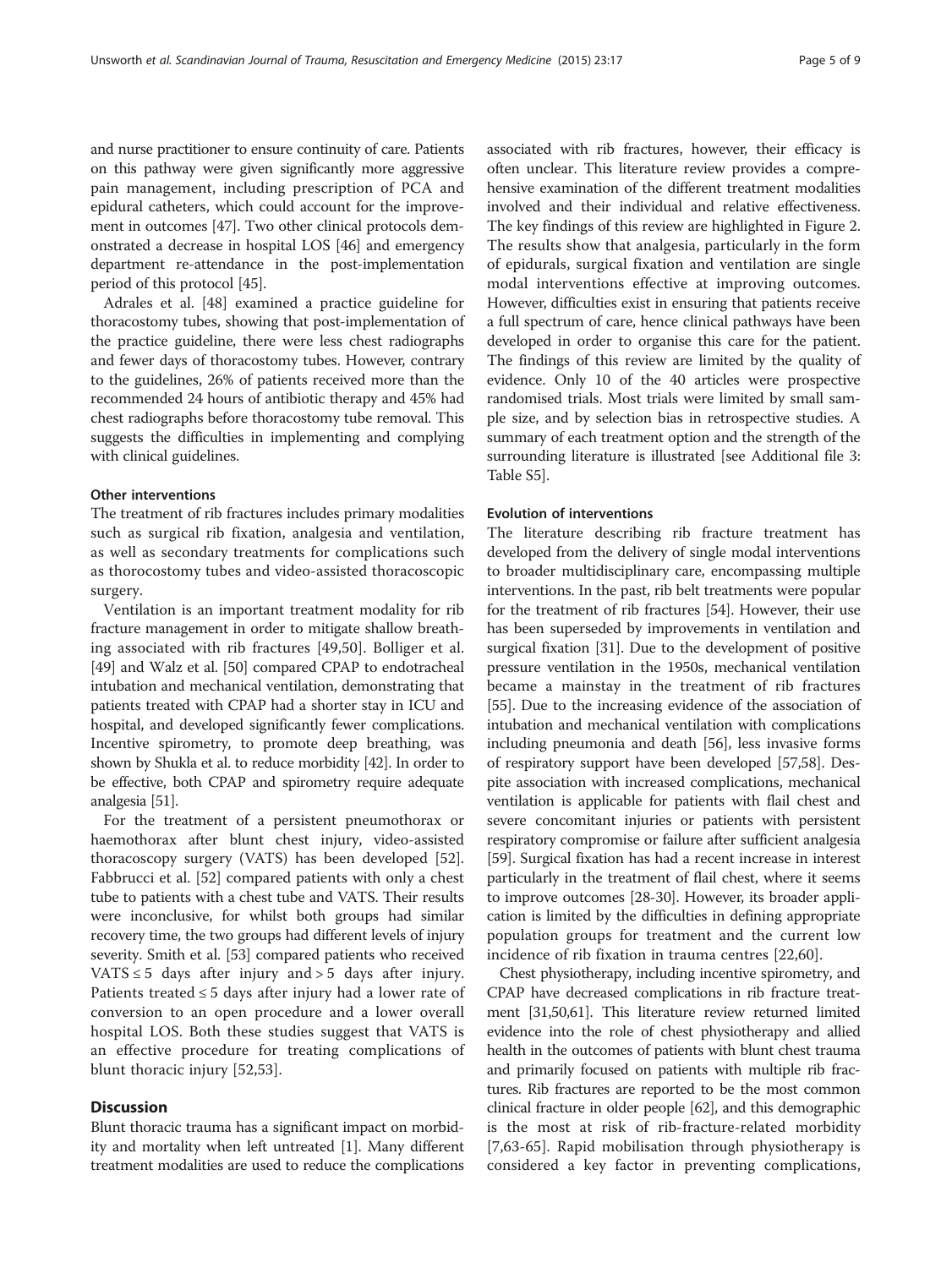<span id="page-5-0"></span>

including pneumonia, respiratory failure and ARDS [[65](#page-8-0)]. However to facilitate these interventions, effective pain control is necessary to allow for deep breathing chest physiotherapy and improved lung function [\[66](#page-8-0)]. Further evidence is required in determining the effectiveness of combining therapies, including mobilisation, respiratory care and pain management [\[5,](#page-6-0)[61\]](#page-8-0). Additionally, patient outcomes are impacted by other treatment interventions, particularly in the polytrauma patient, such as fluid resuscitation [\[67](#page-8-0)]. Consideration needs to be made by multidisciplinary teams for the impact of other therapies on blunt chest trauma.

The literature recommends implementing clinical pathways to coordinate trans-disciplinary interventions, improve compliance with recommended treatment and ensure consistency in the delivery of interventions [[43](#page-7-0)]. Successful clinical pathways standardise practice, translate research into practice and improve inter-professional co-ordination [\[68\]](#page-8-0); and they are known to improve patient and health service outcomes across a number of other clinical conditions, such as planned knee replacement surgery [\[69](#page-8-0)], stroke and heart failure [\[70](#page-8-0)]. An important limitation of clinical pathways can be an inflexibility for tailoring care to individual patient's needs [\[71](#page-8-0)]. For example, eligibility for a pathway require a certain number of ribs to be demonstrably fractured, but we know more than 50% of rib fractures cannot be seen on xray [[72](#page-8-0)]. Particularly amongst the elderly, the physiologic consequences of clinically apparent rib fractures may be very similar whether or not a fracture is radiologically visible, and so should be considered for inclusions in these pathways. The evaluations have been limited to the effectiveness of the pathway as a whole, rather than the clinical interventions within the pathway that may contribute to improved outcomes. Todd et al. [\[47\]](#page-7-0) suggested that the aggressive use of the pain service was integral to the benefits elicited in the post-pathway group, while Sahr et al. [[46](#page-7-0)] attributed the benefits to the ability of the trauma team to coordinate multidisciplinary care. Further research is required to determine which aspects of the clinical pathways are effective at improving patient outcomes.

#### Implementing interventions and organising patient care

To ensure that clinical pathways are effectively implemented, continual reinforcement and education are required to ensure the pathways are activated [\[43](#page-7-0)]. There are many barriers to the implementation of multidisciplinary care pathways including reluctance to change and lack of suitable existing evidence for their implementation [[73](#page-8-0)]. As a variety of interventions are effective in treating rib fractures involving multiple medical and allied health disciplines, to ensure coordination, implementation, monitoring and evaluation of recommended care, an organised system is required. One such model is the trauma nurse case manager, which is known to be effective at reducing complications and improving the time to allied health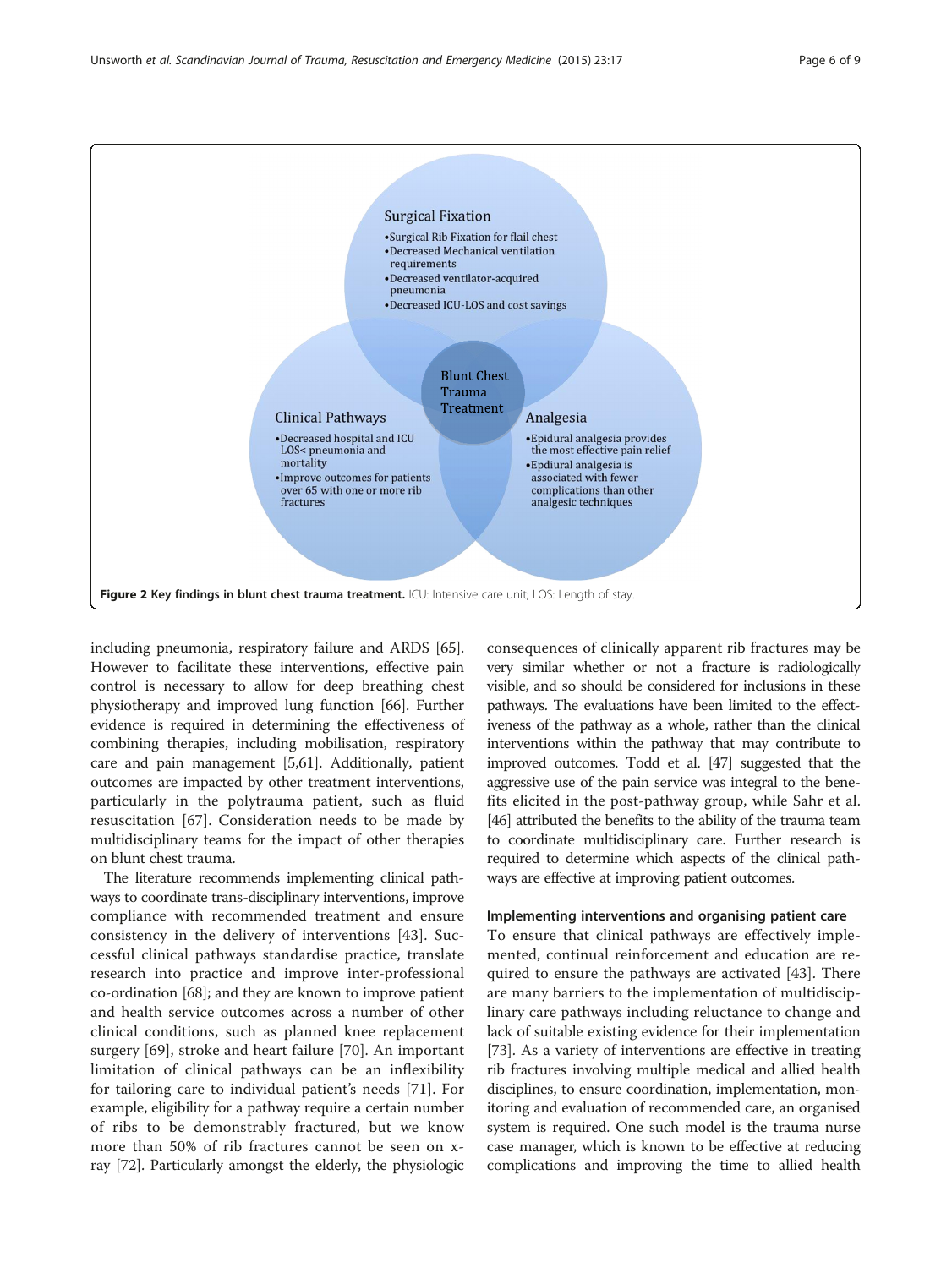<span id="page-6-0"></span>interventions [\[74\]](#page-8-0). Trauma case managers are integral to facilitate the achievement of outcomes and reinforcing the implementation of clinical pathways [\[43\]](#page-7-0). Other forms of organising patient care include multidisciplinary rounds, whereby medical, surgical and allied health professionals meet to discuss patient care. These have also been shown to decrease hospital length of stay and streamline the care of trauma patients [[75](#page-8-0)].

This review has highlighted the need for the delivery of multidisiciplinary interventions such as a "care bundle". "Care bundles" are a uniform set of evidence based practices specific to a clinical presentation theater considered by the attending team [\[76](#page-8-0)]. A "care bundle" for blunt chest trauma could be comprised of oxygen therapy, physiotherapy, analgesia and trauma care coordination. In determining patients eligible for a "care bundle" consideration needs to be made of the presence of lung injury, concomitant injuries, age, number of rib fractures and underlying respiratory disease [\[77,78](#page-8-0)].

## Sources of further literature

Similar pulmonary complications exist between rib fractures in cardiothoracic surgery and rib fractures following blunt chest trauma [[79](#page-8-0)]. Lawrence et al. [\[79\]](#page-8-0) in a systematic review analysed interventions to prevent postoperative complications after non-cardiothoracic surgery. A synthesis of 16 studies concluded that lung expansion interventions (for example, incentive spirometry, deep breathing exercises and continuous positive airway pressure) reduce pulmonary postoperative complications. These results are similar to those in rib fracture interventions [[50,](#page-7-0)[62](#page-8-0)]. Cohn et al. [\[80](#page-8-0)] supports the role of clinical pathways, demonstrating that for all uncomplicated cardiac surgery patients, a clinical pathway reduces costs and hospital LOS in patients undergoing cardiac surgery. Review and adaptation of interventions after cardiothoracic surgery may add to the knowledge base of treatments in blunt chest trauma.

#### Limitations

There was no literature included in this review on physiotherapy and high flow nasal prongs, despite both treatments being a mainstay in rib fracture management [[81,82\]](#page-8-0). Other ventilation treatments including CPAP had limited evidence, and a comparison and definition of the appropriate CPAP and HFNP patient is required. Further randomised controlled studies are required into patient controlled analgesia and other analgesic techniques such as nerve blocks. Additionally, further research is needed into clinical pathways that take into account a greater number of risk factors [\[63,64\]](#page-8-0).

#### Conclusion

A broad amount of literature exists surrounding interventions in blunt chest trauma. The three treatment modalities that have significant evidence for their benefits are surgical rib fixation, epidural analgesia and transdisciplinary clinical pathways. Collectively, these improve hospital outcomes including ICU and hospital LOS as well as patient outcomes including mortality and morbidity in patients with blunt chest trauma. Systems that address each component of multidisciplinary care and ensure their implementation would benefit patient and hospital outcomes. Further evidence is required in determining the effectiveness of combining therapies, including mobilisation, respiratory care and pain management.

#### Additional files

[Additional file 1: Table S2.](http://www.sjtrem.com/content/supplementary/s13049-015-0091-5-s1.docx) Search Strategy used in database search. Table S3. Summary of literature searched.

[Additional file 2: Table S4.](http://www.sjtrem.com/content/supplementary/s13049-015-0091-5-s2.docx) Overview of the Studies

[Additional file 3: Table S5.](http://www.sjtrem.com/content/supplementary/s13049-015-0091-5-s3.docx) Summary of each treatment option and strength of the literature [\[83-88\]](#page-8-0).

#### Abbreviations

ICU: Intensive care unit; LOS: Length of stay; IV: Intravenous; ISS: Injury severity score; SRF: Surgical rib fixation: PCA: Patient controlled analgesia; PE: Pulmonary embolism; CPAP: Continuous positive airway pressure; VATS: Video assisted thoracoscopic surgery.

#### Competing interests

The authors declare that they have no competing interests.

#### Authors' contributions

AU performed the review of the literature and drafted the manuscript. KC and SEA designed the study and revised the manuscript. All authors read and approved the final manuscript.

#### Author details

<sup>1</sup>Trauma Department, St George Hospital, Gray Street, Kogarah, NSW 2217 Australia. <sup>2</sup> Sydney Nursing School, University of Sydney, Sydney, NSW, Australia. <sup>3</sup> Faculty of Medicine, University of New South Wales, Kensington NSW, Australia. <sup>4</sup> Department of Emergency, St George Hospital, Gray Street, Kogarah, NSW 2217, Australia.

#### Received: 13 October 2014 Accepted: 7 January 2015 Published online: 08 February 2015

#### References

- Bulger EM, Arneson MA, Mock CN, Jurkovich GJ. Rib fractures in the elderly. J Trauma-Injury Infec Crit Care. 2000;48(6):1040–6. discussion 1046–1047.
- 2. Lee RB, Bass SM, Morris Jr JA, MacKenzie EJ. Three or more rib fractures as an indicator for transfer to a Level I trauma center: a population-based study. J Trauma-Injury Infect Crit Care. 1990;30(6):689–94.
- 3. Yeh DD, Kutcher ME, Knudson MM, Tang JF. Epidural analgesia for blunt thoracic injury–which patients benefit most? Injury. 2012;43(10):1667–71.
- 4. Wardhan R. Assessment and management of rib fracture pain in geriatric population: an ode to old age. Curr Opin Anaesthesiol. 2013;26(5):626–31.
- 5. Easter A. Management of patients with multiple rib fractures. Am J Crit Care. 2001;10(5):320–7.
- 6. Barnea Y, Kashtan H, Skornick Y, Werbin N. Isolated rib fractures in elderly patients: mortality and morbidity. Can J Surg. 2002;45(1):43–6.
- 7. Elmistekawy E, Hammad AA. Isolated rib fractures in geriatric patients. Annals of Thoracic Med. 2007;2(4):166–8.
- 8. Bayouth L, Safcsak K, Cheatham ML, Smith CP, Birrer KL, Promes JT. Early intravenous ibuprofen decreases narcotic requirement and length of stay after traumatic rib fracture. Am Surg. 2013;79(11):1207–12.
- 9. Geerts WH, Code KI, Jay RM, Chen E, Szalai JP. A prospective study of venous thromboembolism after major trauma. N Engl J Med. 1994;331(24):1601–6.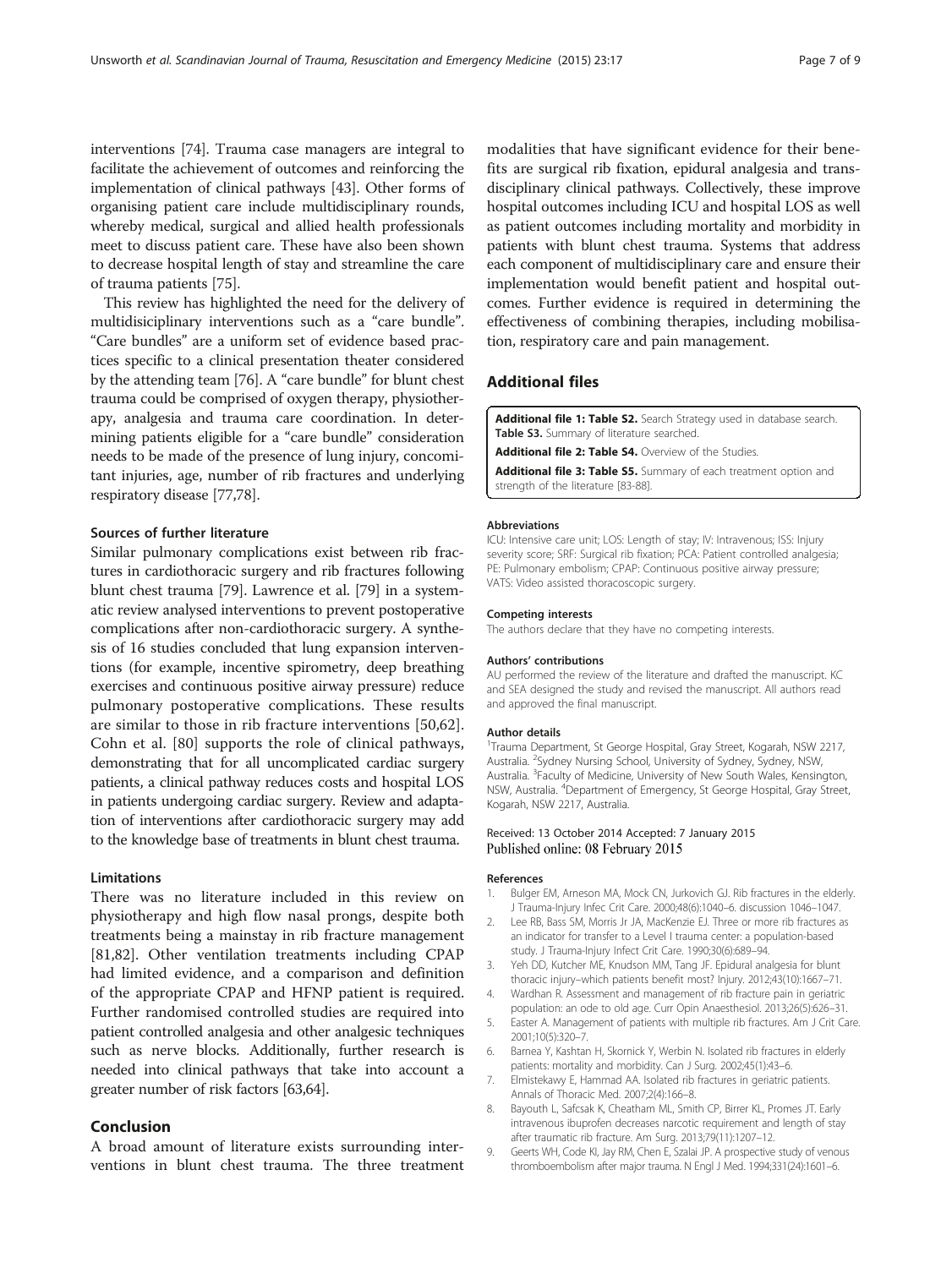- <span id="page-7-0"></span>10. Brathwaite C, Mure A, O'Malley K, Spence R, Ross S. Complications of anticoagulation for pulmonary embolism in low risk trauma patients. CHEST J. 1993;104(3):718–20.
- 11. Gage A, Rivara F, Wang J, Jurkovich GJ, Arbabi S. The effect of epidural placement in patients after blunt thoracic trauma. J Trauma Acute Care Surg. 2014;76(1):39–46.
- 12. Mohta M, Verma P, Saxena AK, Sethi AK, Tyagi A, Girotra G. Prospective, randomized comparison of continuous thoracic epidural and thoracic paravertebral infusion in patients with unilateral multiple fractured ribs–a pilot study. J Trauma-Injury Infect Crit Care. 2009;66(4):1096–101.
- 13. Møiniche S, Kehlet H, Dahl JB. A qualitative and quantitative systematic review of preemptive analgesia for postoperative pain relief: the role of timing of analgesia. Anesthesiology. 2002;96(3):725–41.
- 14. Sackett D, Richardson W, Rosenberg W, Haynes R. Evidence-based medicine: how to practice and teach EBM. Edinburgh: Churchill Livingstone; 1997.
- 15. Whittemore R, Knafl K. The integrative review: updated methodology. J Adv Nurs. 2005;52(5):546–53.
- 16. Karmakar MK, Ho AM-H. Acute pain management of patients with multiple fractured ribs. J Trauma-Injury, Infect Crit Care. 2003;54(3):615–25.
- 17. Balkan ME, Oktar GL, Kayi-Cangir A, Ergul EG. Emergency thoracotomy for blunt thoracic trauma. Annals Thoracic Cardiovasc Surg. 2002;8(2):78–82.
- 18. Kalina M, Teeple E, Fulda G. Are there still selected applications for resuscitative thoracotomy in the emergency department after blunt trauma? Del Med J. 2009;81(5):195–8.
- 19. Moher D, Liberati A, Tetzlaff J, Altman DG. Preferred reporting items for systematic reviews and meta-analyses: the PRISMA statement. Ann Intern Med. 2009;151(4):264–9.
- 20. Polit-O'Hara D, Hungler BP. Essentials of nursing research: methods, appraisal, and utilization. 3rd ed. Philadelphia: Lippincott Williams and Wilkins; 1993.
- 21. Harris RP, Helfand M, Woolf SH, Lohr KN, Mulrow CD, Teutsch SM, et al. Current methods of the US preventive services task force: a review of the process. Am J Prev Med. 2001;20(3):21–35.
- 22. Doben AR, Eriksson EA, Denlinger CE, Leon SM, Couillard DJ, Fakhry SM, et al. Surgical rib fixation for flail chest deformity improves liberation from mechanical ventilation. J Crit Care. 2014;29(1):139–43.
- 23. Borman JB, Aharonson-Daniel L, Savitsky B, Peleg K. Unilateral flail chest is seldom a lethal injury. Emerg Med J. 2006;23(12):903–5.
- 24. Freedland M, Wilson RF, Bender JS, Levison MA. The management of flail chest injury: factors affecting outcome. J Trauma-Injury Infect Crit Care. 1990;30(12):1460–8.
- 25. Althausen PL, Shannon S, Watts C, Thomas K, Bain MA, Coll D, et al. Early surgical stabilization of flail chest with locked plate fixation. J Orthop Trauma. 2011;25(11):641–7.
- 26. Voggenreiter G, Neudeck F, Aufmkolk M, Obertacke U, Schmit-Neuerburg KP. Outcome of operative chest wall stabilization in flail chest with or without pulmonary contusion. [German]. Unfallchirurg. 1996;99(6):425–34.
- 27. Nirula R, Allen B, Layman R, Falimirski ME, Somberg LB. Rib fracture stabilization in patients sustaining blunt chest injury. Am Surg. 2006;72(4):307–9.
- 28. Tanaka HYT, Yamaguti Y, Shimizu S, Goto H, Matsuda H, Shimazaki S. Surgical stabilization of internal pneumatic stabilization? A prospective randomized study of management of severe flail chest patients. J Trauma. 2002;52(4):727–32. discussion 732.
- 29. Granetzny A, El-Aal MA, Emam E, Shalaby A, Boseila A. Surgical versus conservative treatment of flail chest. Eval Pulm Status Interact Cardiovas Thoracic Surg. 2005;4(6):583–7.
- 30. Marasco SF, Davies AR, Cooper J, Varma D, Bennett V, Nevill R, et al. Prospective randomized controlled trial of operative rib fixation in traumatic flail chest. J Am Coll Surg. 2013;216(5):924–32.
- 31. Truitt MS, Murry J, Amos J, Lorenzo M, Mangram A, Dunn E, et al. Continuous intercostal nerve blockade for rib fractures: Ready for primetime? J Trauma - Injury Infect Crit Care. 2011;71(6):1548–52.
- 32. Mackersie RC, Karagianes TG, Hoyt DB, Davis JW. Prospective evaluation of epidural and intravenous administration of fentanyl for pain control and restoration of ventilatory function following multiple rib fractures. J Trauma-Injury, Infect Crit Care. 1991;31(4):443–51.
- 33. Asha SE, Curtis KA, Taylor C, Kwok A. Patient-controlled analgesia compared with interval analgesic dosing for reducing complications in blunt thoracic trauma: a retrospective cohort study. Emerg Med J. 2013;30(12):1024–8.
- 34. Karmakar MK, Critchley LA, Ho AM-H, Gin T, Lee TW, Yim AP. Continuous thoracic paravertebral infusion of bupivacaine for pain management in patients with multiple fractured ribs. CHEST J. 2003;123(2):424–31.
- 35. Ingalls NK, Horton ZA, Bettendorf M, Frye I, Rodriguez C. Randomized, double-blind, placebo-controlled trial using lidocaine patch 5% in traumatic rib fractures. J Am Coll Surg. 2010;210(2):205–9.
- 36. Moon MR, Luchette FA, Gibson SW, Crews J, Sudarshan G, Hurst JM, et al. Prospective, randomized comparison of epidural versus parenteral opioid analgesia in thoracic trauma. Ann Surg. 1999;229(5):684.
- 37. Wisner DH. A stepwise logistic regression analysis of factors affecting morbidity and mortality after thoracic trauma: effect of epidural analgesia. J Trauma-Injury Infect Crit Care. 1990;30(7):799–804. discussion 804–795.
- 38. Bulger EM, Edwards T, Klotz P, Jurkovich GJ. Epidural analgesia improves outcome after multiple rib fractures. Surgery. 2004;136(2):426–30.
- 39. Wu CL, Jani ND, Perkins FM, Barquist E. Thoracic epidural analgesia versus intravenous patient-controlled analgesia for the treatment of rib fracture pain after motor vehicle crash. J Trauma-Injury Infect Crit Care. 1999;47(3):564–7.
- 40. Auroy Y, Narchi P, Messiah A, Litt L, Rouvier B, Samii K. Serious complications related to regional anesthesia: results of a prospective survey in France. Anesthesiology. 1997;87(3):479–86.
- 41. Zink KA, Mayberry JC, Peck EG, Schreiber MA. Lidocaine patches reduce pain in trauma patients with rib fractures. Am Surg. 2011;77(4):438–42.
- 42. Shukla AN, Ghaffar ZBA, Auang AC, Rajah U, Tan L. Continuous paravertebral block for pain relief in unilateral multiple rib fracture: a case series. Acute Pain. 2008;10(1):39–44.
- 43. Sesperez J, Wilson S, Jalaludin B, Seger M, Sugrue M. Trauma case management and clinical pathways: prospective evaluation of their effect on selected patient outcomes in five key trauma conditions. J Trauma-Injury Infect Crit Care. 2001;50(4):643–9.
- 44. Wilson S, Bin J, Sesperez J, Seger M, Sugrue M. Clinical pathways–can they be used in trauma care. An Anal Patient Inj. 2001;32(7):525–32.
- 45. Menditto VG, Gabrielli B, Marcosignori M, Screpante F, Pupita G, Polonara S, et al. A management of blunt thoracic trauma in an emergency department observation unit: pre-post observational study. J Trauma Acute Care Surg. 2012;72(1):222–8.
- 46. Sahr SM, Webb ML, Renner CH, Sokol RK, Swegle JR. Implementation of a rib fracture triage protocol in elderly trauma patients. J Trauma Nurs. 2013;20(4):172–5.
- 47. Todd SR, McNally MM, Holcomb JB, Kozar RA, Kao LS, Gonzalez EA, et al. A multidisciplinary clinical pathway decreases rib fracture-associated infectious morbidity and mortality in high-risk trauma patients. Am J Surg. 2006;192(6):806–11.
- 48. Adrales G, Huynh T, Broering B, Sing RF, Miles W, Thomason MH, et al. A thoracostomy tube guideline improves management efficiency in trauma patients. J Trauma-Inj Infect Crit Care. 2002;52(2):210–4. discussion 214–216.
- 49. Bolliger CT, Van Eeden SF. Treatment of multiple rib fractures. Randomized controlled trial comparing ventilatory with nonventilatory management Chest. 1990;97(4):943–8.
- 50. Walz M, Mollenhoff G, Muhr G. CPAP-augmented spontaneous respiration in thoracic trauma. An alternative to intubation. Unfallchirurg. 1998;101(7):527–36.
- 51. Gunduz M, Unlugenc H, Ozalevli M, Inanoglu K, Akman H. A comparative study of continuous positive airway pressure (CPAP) and intermittent positive pressure ventilation (IPPV) in patients with flail chest. Emerg Med J. 2005;22(5):325–9.
- 52. Fabbrucci P, Nocentini L, Secci S, Manzoli D, Bruscino A, Fedi M, et al. Video-assisted thoracoscopy in the early diagnosis and management of posttraumatic pneumothorax and hemothorax. Surg Endosc. 2008;22(5):1227–31.
- 53. Smith JW, Franklin GA, Harbrecht BG, Richardson JD. Early VATS for blunt chest trauma: a management technique underutilized by acute care surgeons. J Trauma-Inj Infect Crit Care. 2011;71(1):102-5. discussion 105-107.
- 54. Quick G. A randomized clinical trial of rib belts for simple fractures. Am J Emerg Med. 1990;8(4):277–81.
- 55. Avery E, Benson D, Morch E. Critically crushed chests; a new method of treatment with continuous mechanical hyperventilation to produce alkalotic apnea and internal pneumatic stabilization. J Thorac Surg. 1956;32(3):291–311.
- 56. Chiumello D, Coppola S, Froio S, Gregoretti C, Consonni D. Noninvasive ventilation in chest trauma: systematic review and meta-analysis. Intensive Care Med. 2013;39(7):1171–80.
- 57. Shackford SR, Smith DE, Zarins CK, Rice CL, Virgilio RW. The management of flail chest: a comparison of ventilatory and nonventilatory treatment. Am J Surg. 1976;132(6):759–62.
- 58. Trinkle JK, Richardson JD, Franz JL, Grover FL, Arom KV, Holmstrom FM. Management of flail chest without mechanical ventilation. Ann Thorac Surg. 1975;19(4):355–63.